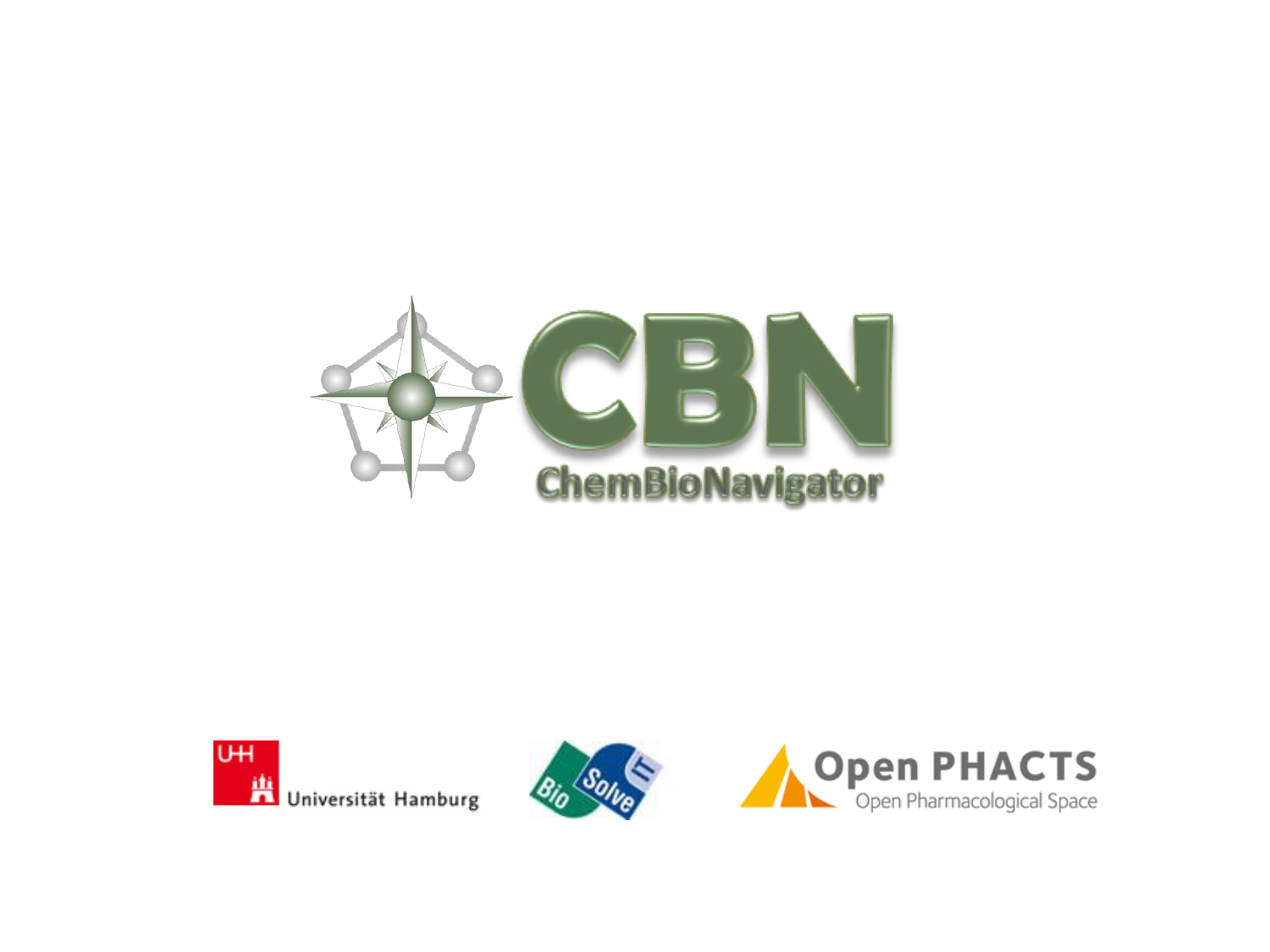# CBN Design Goals

… a compound-centric data browser that is

- easy to ... set up & run the application
	- standard (HTML5) web application
	- minimal intrusion on the client side
	- agile development: Ruby on Rails, CSS, JavaScript, AJAX
- easy to … use for non-technical scientists
	- intuitive/responsive GUI with optimum user-guidance
	- allow "jumping" between Exemplars
	- extensive "linking" into related data sources







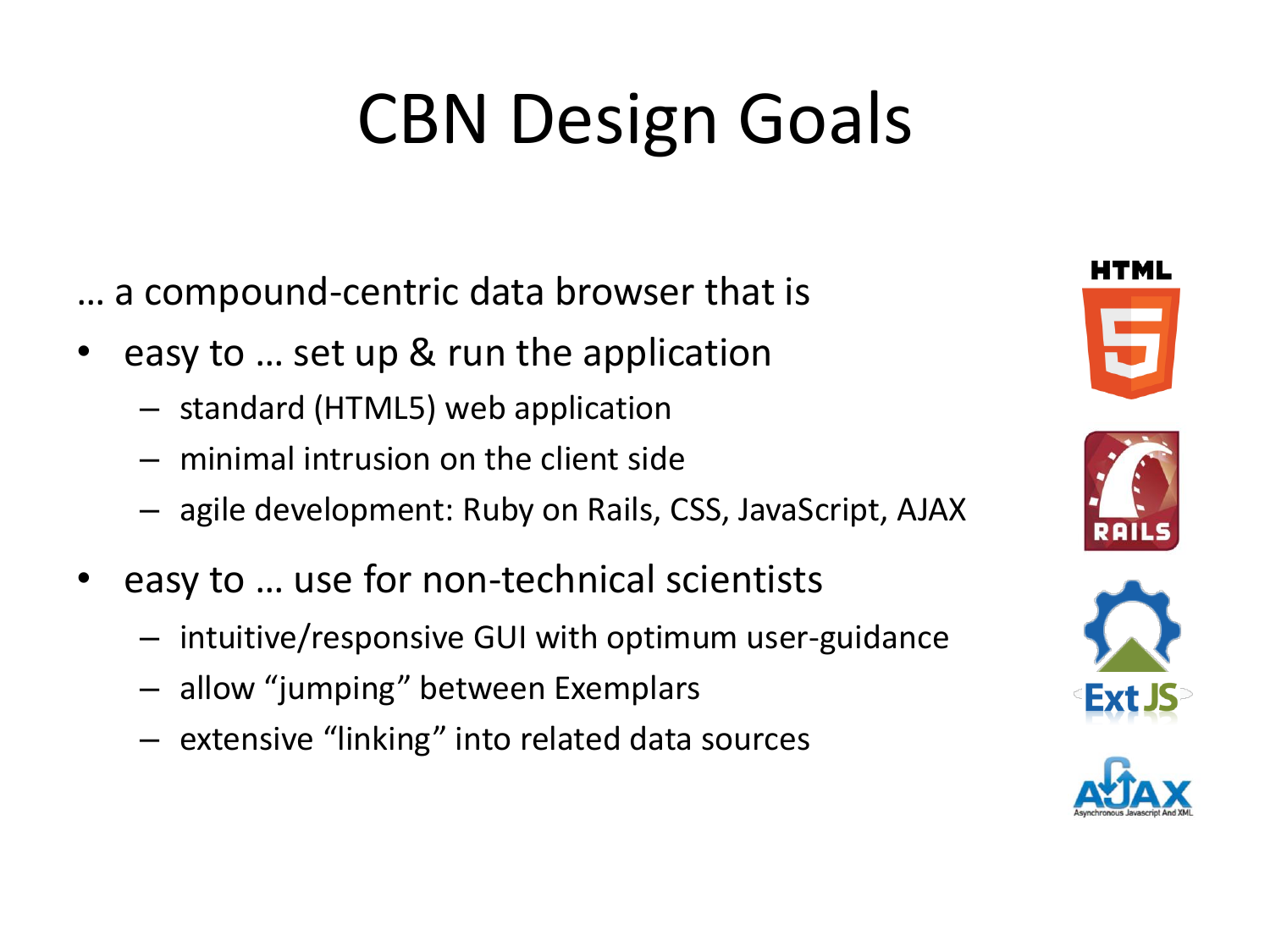#### Architecture

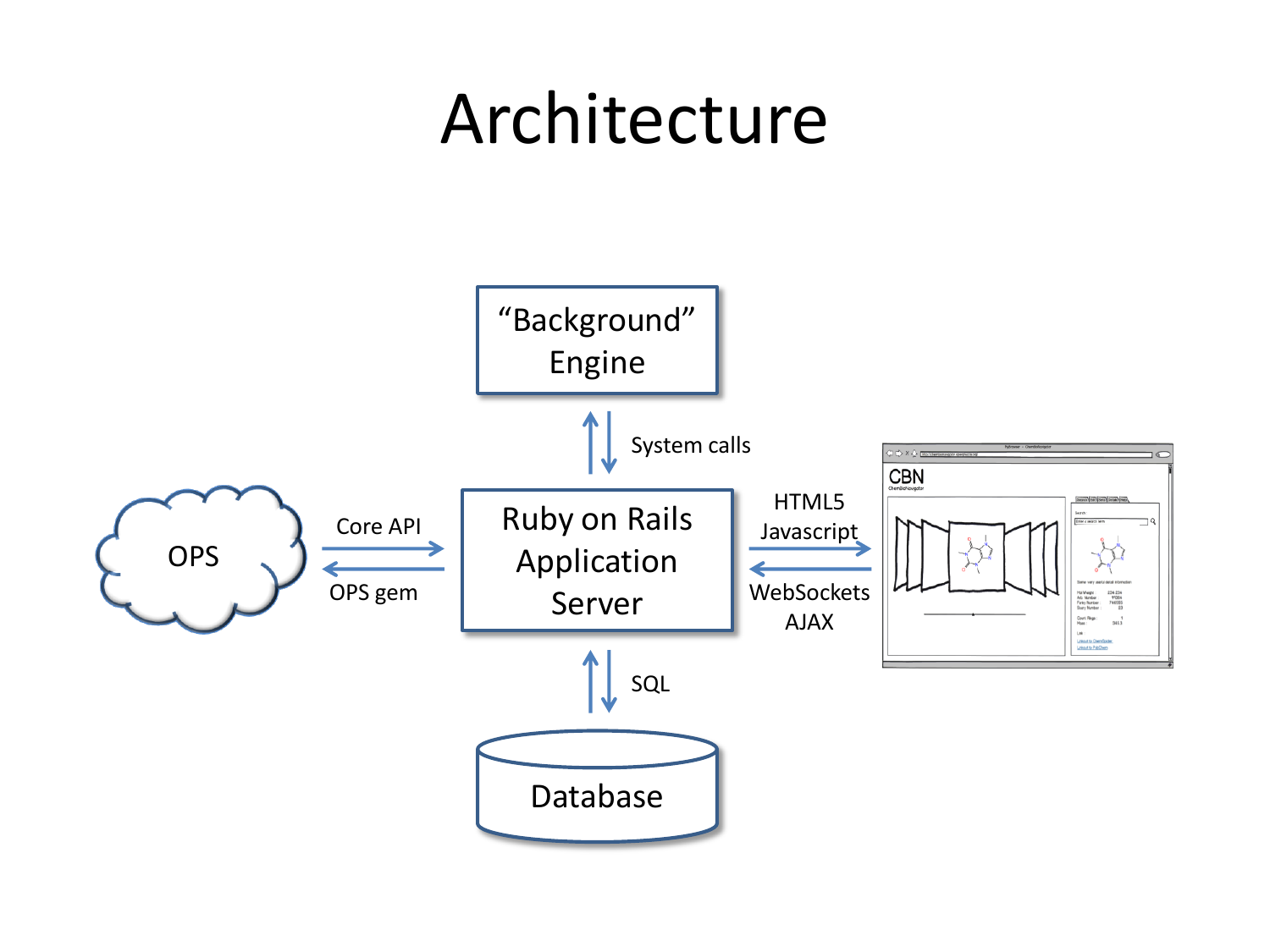## User Centric Design

- Release 1: Goals & Use Cases
	- upload and browse molecules
	- connect to OPS-framework
	- merge external and internal data
	- display molecules / browse data
	- getting an overview of what is currently loaded
	- export combined data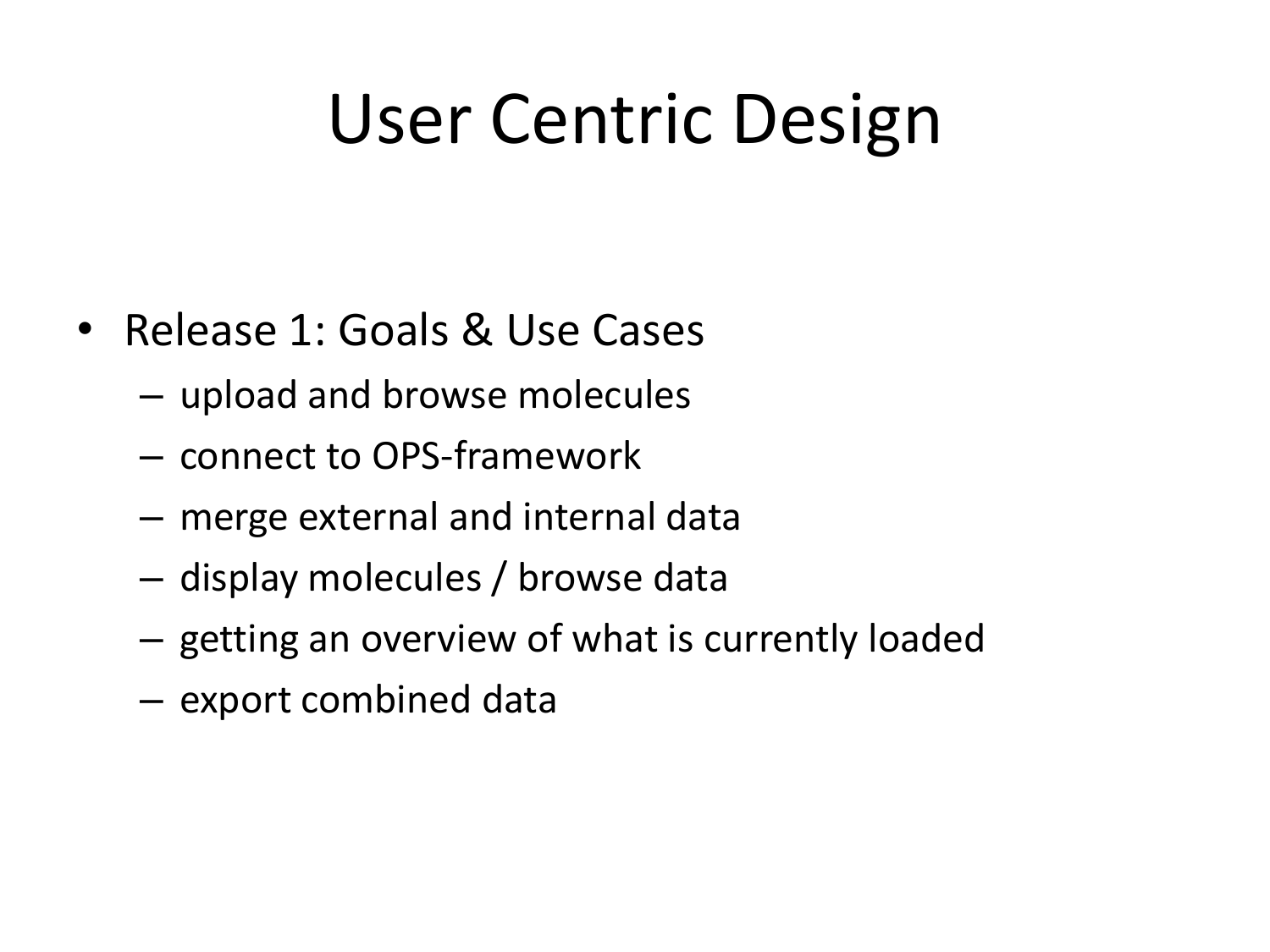## Primary Workflow

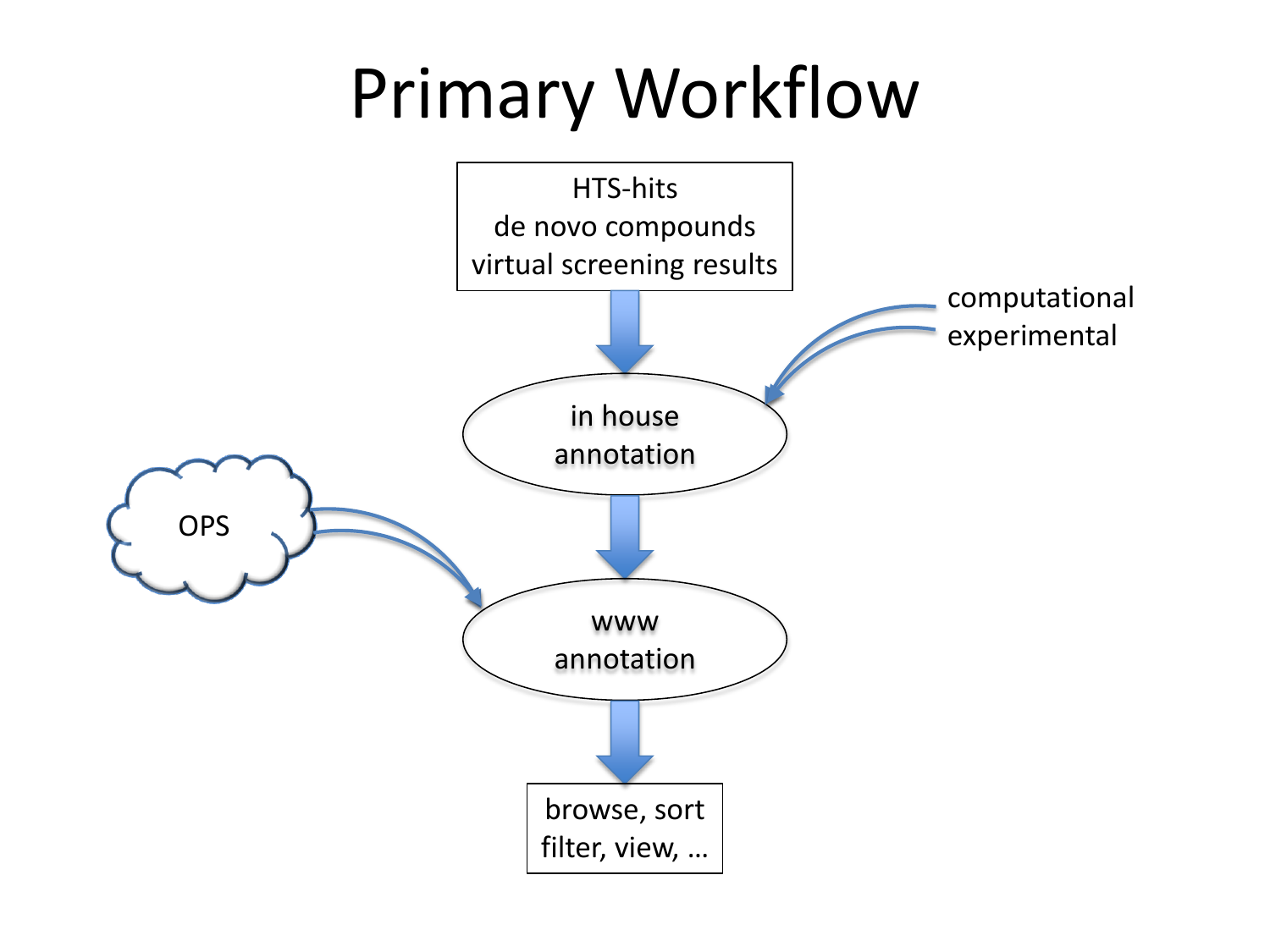## Virtual Screening

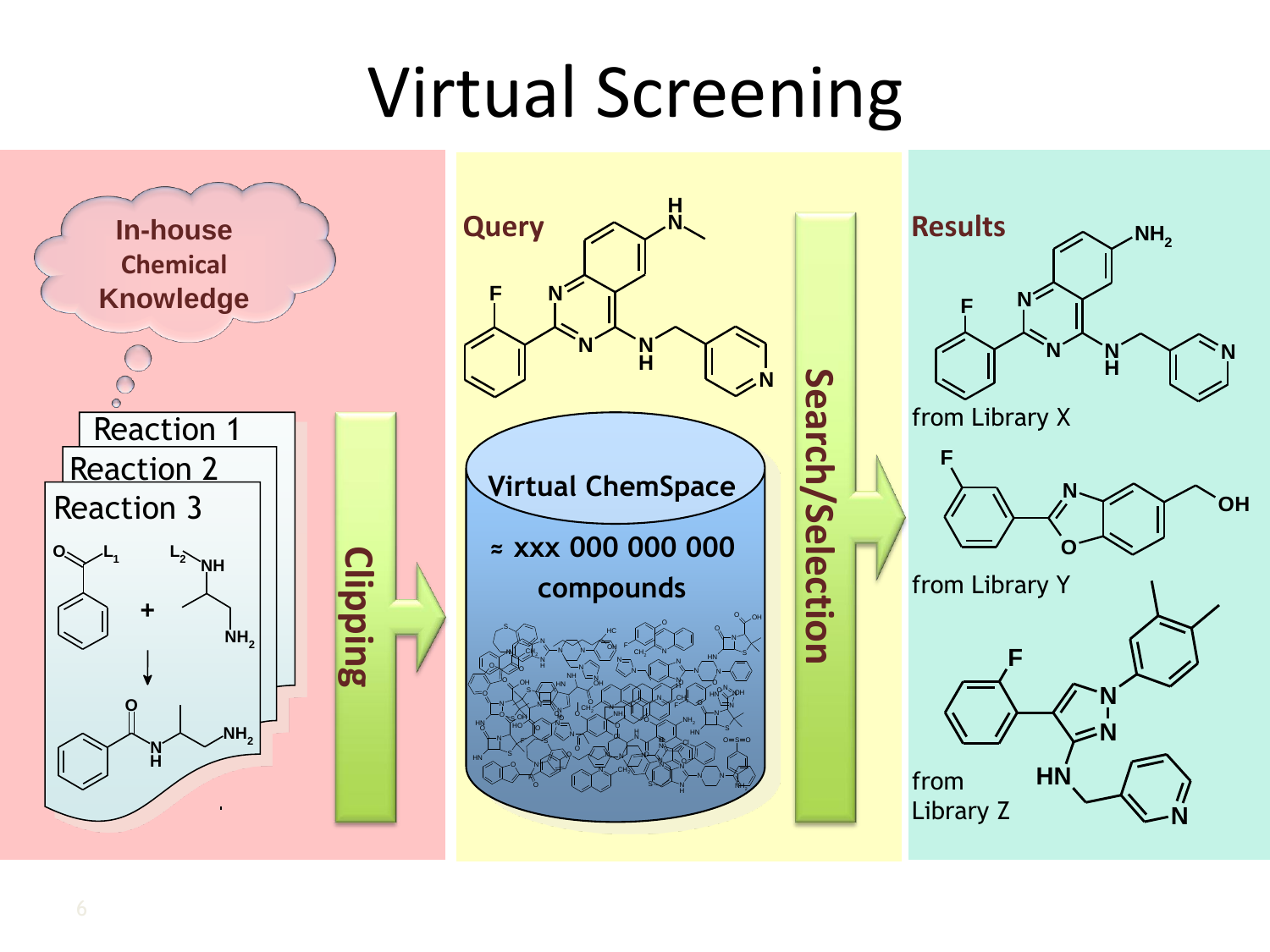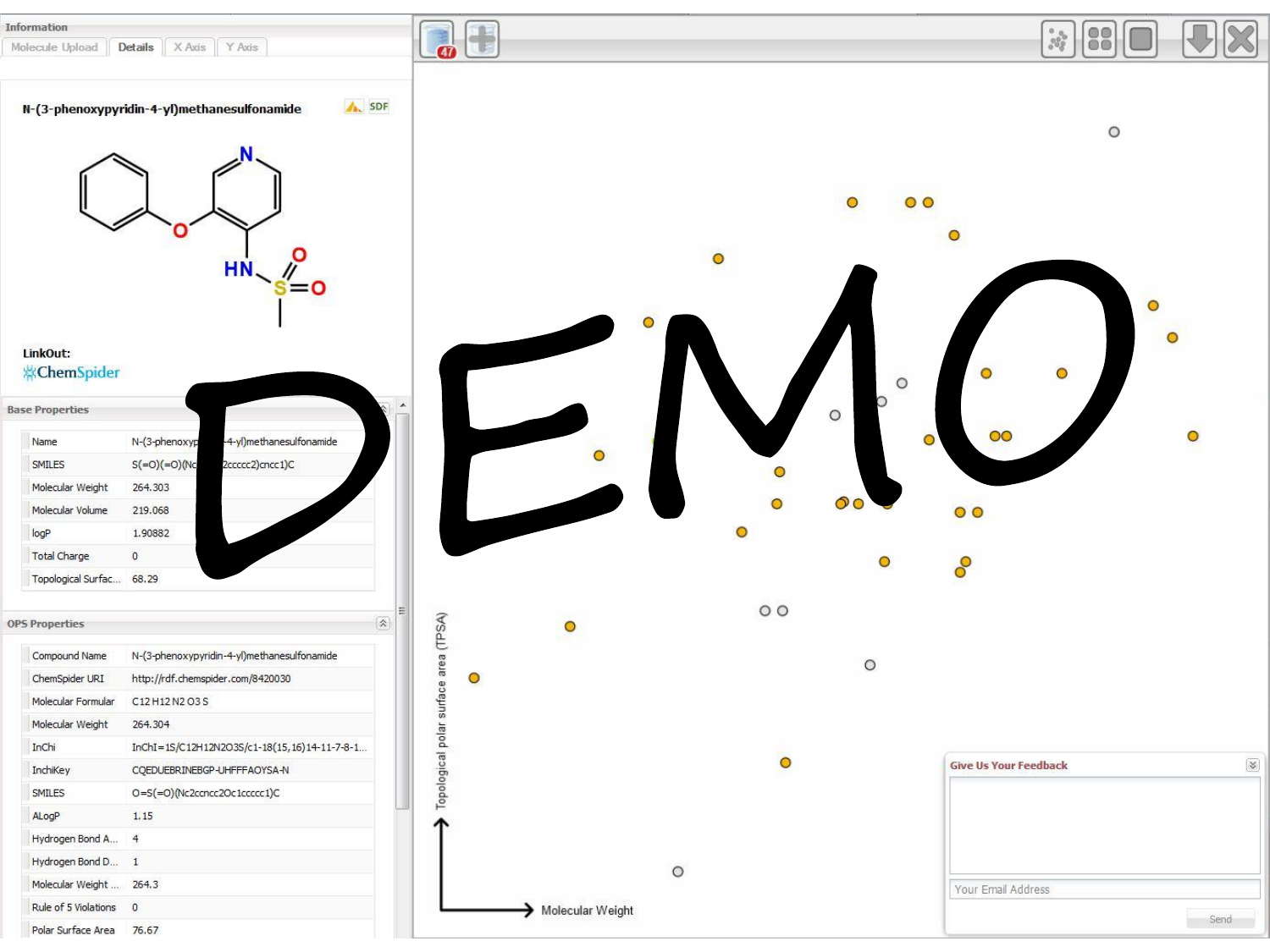#### **Status**

- Prototype ready for testing
- Official release towards the end of the year

Limitations

- Max 500 molecules per session
- Anonymous users -> no storage

**Outlook** 

- Similarity searches to expand sets
- Inclusion of target information
- Suport of tablet PCs